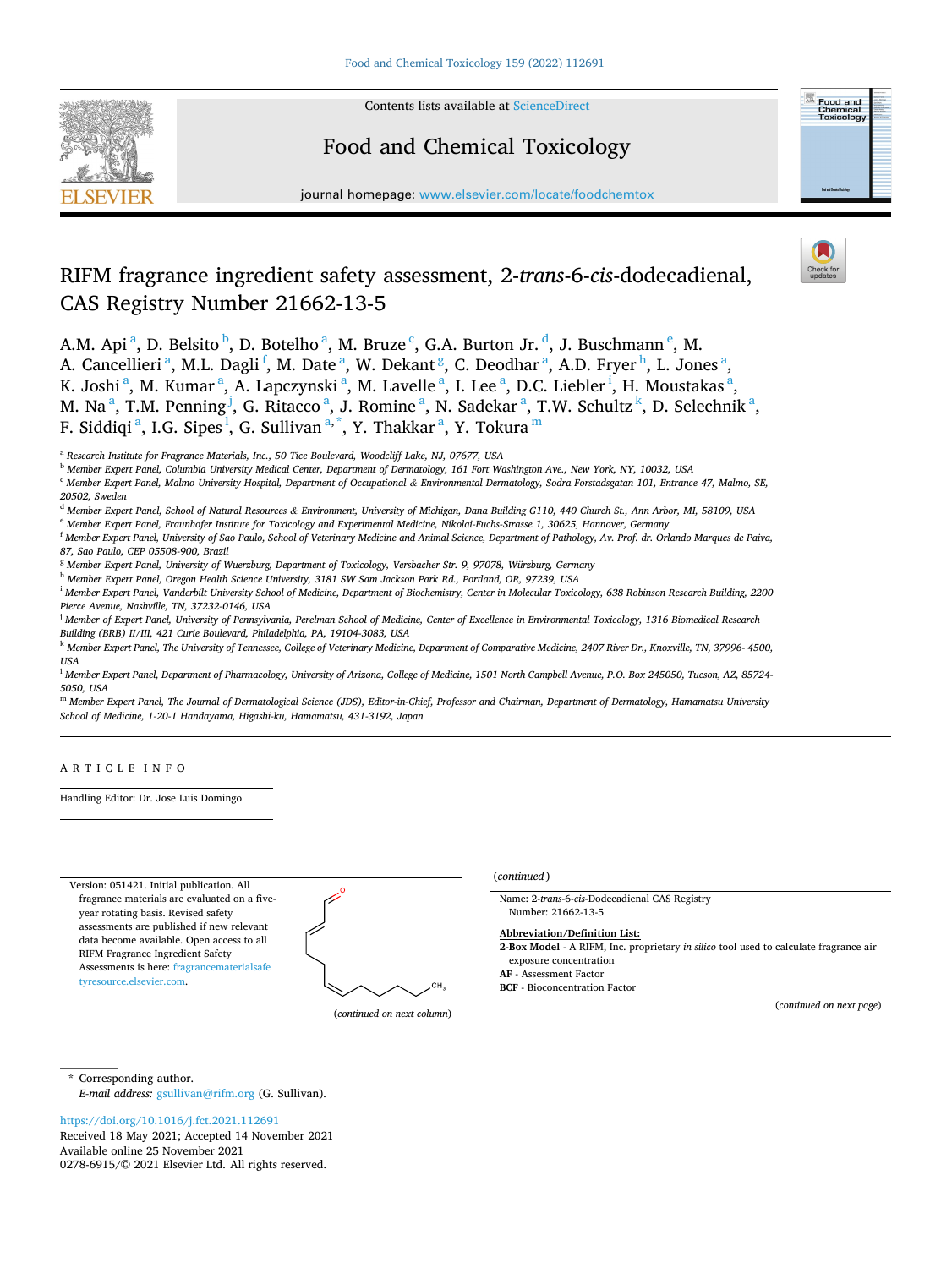#### (*continued* )

- **CNIH**  Confirmation of No Induction in Humans test. A human repeat insult patch test that is performed to confirm an already determined safe use level for fragrance ingredients [\(Na et al., 2020](#page-8-0))
- **Creme RIFM Model**  The Creme RIFM Model uses probabilistic (Monte Carlo) simulations to allow full distributions of data sets, providing a more realistic estimate of aggregate exposure to individuals across a population ([Comiskey et al.,](#page-8-0)  [2015, 2017;](#page-8-0) [Safford et al., 2015a](#page-9-0); [Safford et al., 2017\)](#page-9-0) compared to a deterministic aggregate approach
- **DEREK**  Derek Nexus is an *in silico* tool used to identify structural alerts
- **DRF**  Dose Range Finding
- **DST**  Dermal Sensitization Threshold
- **ECHA**  European Chemicals Agency
- **ECOSAR**  Ecological Structure-Activity Relationships Predictive Model
- **EU**  Europe/European Union
- **GLP**  Good Laboratory Practice
- **IFRA**  The International Fragrance Association
- **LOEL**  Lowest Observable Effect Level
- **MOE**  Margin of Exposure
- **MPPD**  Multiple-Path Particle Dosimetry. An *in silico* model for inhaled vapors used to simulate fragrance lung deposition

**NA** - North America

- **NESIL**  No Expected Sensitization Induction Level
- **NOAEC**  No Observed Adverse Effect Concentration
- **NOAEL**  No Observed Adverse Effect Level
- **NOEC**  No Observed Effect Concentration
- **NOEL**  No Observed Effect Level
- **OECD**  Organisation for Economic Co-operation and Development
- **OECD TG**  Organisation for Economic Co-operation and Development Testing Guidelines
- **PBT**  Persistent, Bioaccumulative, and Toxic
- **PEC/PNEC**  Predicted Environmental Concentration/Predicted No Effect Concentration
- **Perfumery**  In this safety assessment, perfumery refers to fragrances made by a perfumer used in consumer products only. The exposures reported in the safety assessment include consumer product use, but do not include occupational exposures.
- **QRA**  Quantitative Risk Assessment
- **QSAR**  Quantitative Structure-Activity Relationship
- **REACH**  Registration, Evaluation, Authorisation, and Restriction of Chemicals
- **RfD**  Reference Dose
- **RIFM**  Research Institute for Fragrance Materials
- **RQ**  Risk Quotient

**Statistically Significant** - Statistically significant difference in reported results as compared to controls with a p *<* 0.05 using appropriate statistical test

- **TTC**  Threshold of Toxicological Concern
- **UV/Vis spectra**  Ultraviolet/Visible spectra
- **VCF**  Volatile Compounds in Food
- **VoU**  Volume of Use
- **vPvB**  (very) Persistent, (very) Bioaccumulative
- **WoE**  Weight of Evidence

#### **The Expert Panel for Fragrance Safety\* concludes that this material is safe as described in this safety assessment.**

This safety assessment is based on the RIFM Criteria Document ([Api, 2015](#page-8-0)), which should be referred to for clarifications.

Each endpoint discussed in this safety assessment includes the relevant data that were available at the time of writing (version number in the top box is indicative of the date of approval based on a 2-digit month/day/year), both in the RIFM Database (consisting of publicly available and proprietary data) and through publicly available information sources (e.g., SciFinder and PubMed). Studies selected for this safety assessment were based on appropriate test criteria, such as acceptable guidelines, sample size, study duration, route of exposure, relevant animal species, most relevant testing endpoints, etc. A key study for each endpoint was selected based on the most conservative endpoint value (e.g., PNEC, NOAEL, LOEL, and NESIL).

\*[The Expert Panel for Fragrance Safety](http://fragrancesafetypanel.org/) is an independent body that selects its own members and establishes its own operating procedures. The Expert Panel is comprised of internationally known scientists that provide RIFM with guidance relevant to human health and environmental protection.

#### **Summary: The existing information supports the use of this material as described in this safety assessment.**

2-*trans-*6-*cis-*Dodecadienal was evaluated for genotoxicity, repeated dose toxicity, reproductive toxicity, local respiratory toxicity, phototoxicity/photoallergenicity, skin sensitization, and environmental safety. Data from the read-across analog nona-2-*trans-*6-*cis-*dienal (CAS # 557-48-2) show that 2-*trans-*6-*cis-*dodecadienal is not expected to be genotoxic. The repeated dose, reproductive, and local respiratory toxicity endpoints were evaluated using the Threshold of Toxicological Concern

(*continued on next column*)

## (*continued* )

(TTC) for a Cramer Class I material, and the exposure to 2-*trans-*6-*cis-*dodecadienal is below the TTC (0.03 mg/kg/day, 0.03 mg/kg/day, and 1.4 mg/day, respectively). Data from read-across analogs 2-decenal (CAS # 3913-71-1) and *trans-*2-decenal (CAS # 3913-81-3) provided 2-*trans-*6-*cis-*dodecadienal a No Expected Sensitization Induction Level (NESIL) of 230 μg/cm<sup>2</sup> for the skin sensitization endpoint. The phototoxicity/photoallergenicity endpoints were evaluated based on UV spectra; 2 *trans-*6-*cis-*dodecadienal is not expected to be phototoxic/photoallergenic. The environmental endpoints were evaluated; 2-*trans-*6-*cis-*dodecadienal was found not to be Persistent, Bioaccumulative, and Toxic (PBT) as per the International Fragrance Association (IFRA) Environmental Standards, and its risk quotients, based on its current volume of use in Europe and North America (i.e., Predicted Environmental Concentration/Predicted No Effect Concentration [PEC/PNEC]), are *<*1.

# **Human Health Safety Assessment**

**Genotoxicity:** Not expected to be genotoxic. [\(RIFM, 2017a; RIFM, 2015\)](#page-8-0) **Repeated Dose Toxicity:** No NOAEL available. Exposure is below TTC. **Reproductive Toxicity:** No NOAEL available. Exposure is below the TTC. **Skin Sensitization:**  $NESIL = 230 \mu g/cm^2$ . . [RIFM \(2017b\)](#page-8-0)  **Phototoxicity/Photoallergenicity:** Not expected to be phototoxic/photoallergenic. (UV Spectra; RIFM Database)

**Local Respiratory Toxicity:** No NOAEC available. Exposure is below the TTC.

| <b>Environmental Safety Assessment</b>                                 |                                  |
|------------------------------------------------------------------------|----------------------------------|
| <b>Hazard Assessment:</b>                                              |                                  |
| Persistence:                                                           |                                  |
| Screening-level: 3.12 (BIOWIN 3)                                       | (EPI Suite v4.11; US EPA, 2012a) |
| Bioaccumulation:                                                       |                                  |
| Screening-level: 326.7 L/kg                                            | (EPI Suite v4.11; US EPA, 2012a) |
| Ecotoxicity:                                                           |                                  |
| Screening-level: Fish LC50: 2.33 mg/L                                  | (RIFM Framework; Salvito, 2002)  |
| <b>Conclusion:</b> Not PBT or vPvB as per IFRA Environmental Standards |                                  |
| <b>Risk Assessment:</b>                                                |                                  |
| Screening-level: PEC/PNEC (North America<br>and Europe $0 < 1$         | (RIFM Framework; Salvito, 2002)  |
| Critical Ecotoxicity Endpoint: Fish LC50:                              | (RIFM Framework; Salvito, 2002)  |

2.33 mg/L

**RIFM PNEC is:** 0.00233 μg/L

• **Revised PEC/PNECs (2015 IFRA VoU):** North America and Europe: Not applicable; cleared at screening-level

## **1. Identification**

- 1. **Chemical Name:** 2-*trans-*6-*cis-*Dodecadienal
- 2. **CAS Registry Number:** 21662-13-5
- 3. **Synonyms:** 2,6-Dodecadienal, (E,Z)-; Dodeca-2,6-dienal; 2-*trans-*6 *cis-*Dodecadienal
- 4. **Molecular Formula:** C<sub>12</sub>H<sub>20</sub>O
- 5. **Molecular Weight:** 180.29
- 6. **RIFM Number:** 1244
- 7. **Stereochemistry:** 2E, 6Z or 2-*trans-*6-*cis* isomer specified. Two stereocenters and 4 total stereoisomers possible.

#### **2. Physical data**

- 1. **Boiling Point:** 130 ◦C @ 5 mm Hg (FMA), 263.14 ◦C (EPI Suite)
- 2. **Flash Point:** 210 ◦F; CC (FMA)
- 3. **Log KOW:** 4.32 (EPI Suite)
- 4. **Melting Point**: 11.83 ◦C (EPI Suite)
- 5. **Water Solubility:** 11.33 mg/L (EPI Suite)
- 6. **Specific Gravity:** 0.86 (FMA)
- 7. **Vapor Pressure:** 0.0134 mm Hg @ 25 ◦C (EPI Suite)
- 8. **UV Spectra:** No significant absorbance between 290 and 700 nm; molar absorption coefficient is below the benchmark (1000 L mol<sup>-1</sup> •  $cm^{-1}$ )
- 9. **Appearance/Organoleptic:** Not Available

## **3. Volume of use (worldwide band)**

1. *<*0.1 metric ton per year ([IFRA, 2015\)](#page-8-0)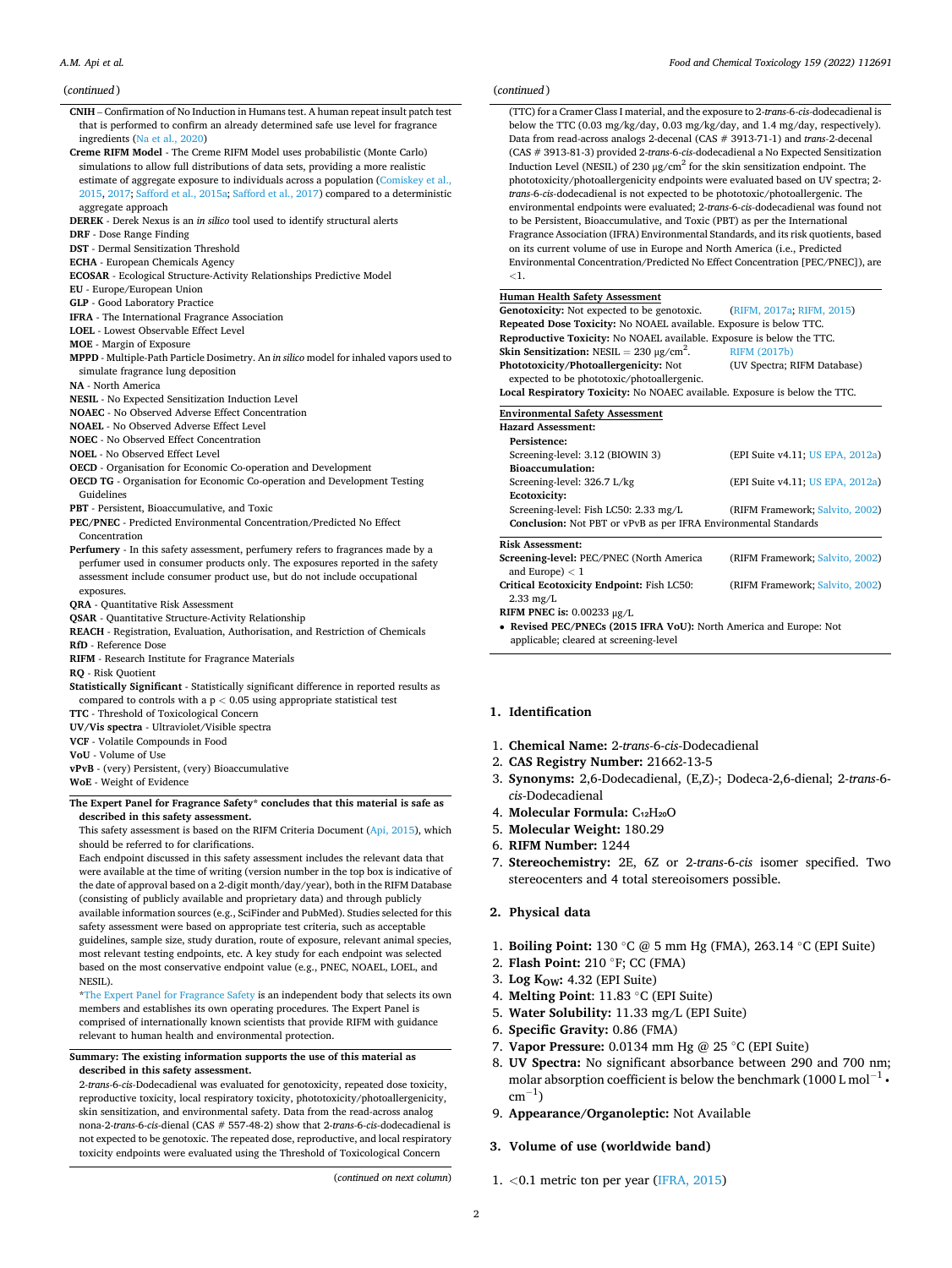# <span id="page-2-0"></span>**4. Exposure to fragrance ingredient (Creme RIFM Aggregate Exposure Model v1.0)**

- 1. **95**th **Percentile Concentration in Hydroalcoholics:** 0.00021% [\(RIFM, 2017c\)](#page-8-0)
- 2. **Inhalation Exposure\*:** *<*0.0001 mg/kg/day or 0.000016 mg/day [\(RIFM, 2017c\)](#page-8-0)
- 3. **Total Systemic Exposure\*\*:** 0.0000039 mg/kg/day [\(RIFM, 2017c\)](#page-8-0)

\*95th percentile calculated exposure derived from concentration survey data in the Creme RIFM Aggregate Exposure Model [\(Comiskey,](#page-8-0)  [2015;](#page-8-0) [Safford et al., 2015;](#page-9-0) [Safford et al., 2017](#page-9-0); and [Comiskey et al.,](#page-8-0)  [2017\)](#page-8-0).

\*\*95th percentile calculated exposure; assumes 100% absorption unless modified by dermal absorption data as reported in Section V. It is derived from concentration survey data in the Creme RIFM Aggregate Exposure Model and includes exposure via dermal, oral, and inhalation routes whenever the fragrance ingredient is used in products that include these routes of exposure [\(Comiskey, 2015;](#page-8-0) [Safford et al., 2015](#page-9-0); [Safford et al., 2017;](#page-9-0) and [Comiskey et al., 2017](#page-8-0)).

# **5. Derivation of systemic absorption**

1. **Dermal:** Assumed 100%

- 2. **Oral:** Assumed 100%
- 3. **Inhalation:** Assumed 100%

# **6. Computational toxicology evaluation**

*6.1. Cramer Classification* 

Class I, Low.

| <b>Expert Judgment</b> | Toxtree v 2.6 | OECD OSAR Toolbox v 3.2 |
|------------------------|---------------|-------------------------|
|                        |               |                         |

# *6.2. Analogs selected*

- a. **Genotoxicity:** Nona-2-*trans-*6-*cis-*dienal (CAS # 557-48-2)
- b. **Repeated Dose Toxicity:** None
- c. **Reproductive Toxicity:** None
- d. **Skin Sensitization:** 2-Decenal (CAS # 3913-71-1) and *trans-*2 decenal (CAS # 3913-81-3)
- e. **Phototoxicity/Photoallergenicity:** None
- f. **Local Respiratory Toxicity:** None
- g. **Environmental Toxicity:** None

# *6.3. Read-across justification*

See Appendix below.

# **7. Metabolism**

No relevant data available for inclusion in this safety assessment.

# *7.1. Additional references*

None.

# **8. Natural occurrence**

2-*trans*-6-*cis*-Dodecadienal is reported to occur in the following foods by the VCF\*:

Cardamom (*Ellettaria cardamomum* Maton.)

Chicken. Citrus fruits. Guinea hen.

\*VCF (Volatile Compounds in Food): Database/Nijssen, L.M.; Ingen-Visscher, C.A. van; Donders, J.J.H. (eds). – Version 15.1 – Zeist (The Netherlands): TNO Triskelion, 1963–2014. A continually updated database containing information on published volatile compounds that have been found in natural (processed) food products. Includes FEMA GRAS and EU-Flavis data.

# **9. REACH dossier**

2-*trans*-6-*cis*-Dodecadienal has been pre-registered for 2010; no dossier available as of 05/18/21.

# **10. Conclusion**

The maximum acceptable concentrations<sup>a</sup> in finished products for 2*trans*-6-*cis*-dodecadienal is detailed below.

| <b>IFRA</b><br>Category <sup>b</sup> | Description of Product Type                            | Maximum Acceptable<br>Concentrations <sup>a</sup> in Finished<br>Products $(\%)^c$ |
|--------------------------------------|--------------------------------------------------------|------------------------------------------------------------------------------------|
| $\mathbf{1}$                         | Products applied to the lips                           | 0.018                                                                              |
|                                      | (lipstick)                                             |                                                                                    |
| $\overline{2}$                       | Products applied to the axillae                        | 0.0053                                                                             |
| 3                                    | Products applied to the face/body                      | 0.11                                                                               |
|                                      | using fingertips                                       |                                                                                    |
| 4                                    | Products related to fine fragrances                    | 0.099                                                                              |
| <b>5A</b>                            | Body lotion products applied to the                    | 0.025                                                                              |
|                                      | face and body using the hands                          |                                                                                    |
|                                      | (palms), primarily leave-on                            |                                                                                    |
| 5B                                   | Face moisturizer products applied to                   | 0.025                                                                              |
|                                      | the face and body using the hands                      |                                                                                    |
|                                      | (palms), primarily leave-on                            |                                                                                    |
| 5C                                   | Hand cream products applied to the                     | 0.025                                                                              |
|                                      | face and body using the hands                          |                                                                                    |
|                                      | (palms), primarily leave-on                            |                                                                                    |
| 5D                                   | Baby cream, oil, talc                                  | 0.025                                                                              |
| 6                                    | Products with oral and lip exposure                    | 0.058                                                                              |
| 7                                    | Products applied to the hair with<br>some hand contact | 0.20                                                                               |
| 8                                    | Products with significant ano-                         | 0.010                                                                              |
|                                      | genital exposure (tampon)                              |                                                                                    |
| 9                                    | Products with body and hand                            | 0.19                                                                               |
|                                      | exposure, primarily rinse-off (bar                     |                                                                                    |
|                                      | soap)                                                  |                                                                                    |
| 10A                                  | Household care products with                           | 0.69                                                                               |
|                                      | mostly hand contact (hand                              |                                                                                    |
|                                      | dishwashing detergent)                                 |                                                                                    |
| 10B                                  | Aerosol air freshener                                  | 0.69                                                                               |
| 11                                   | Products with intended skin contact                    | 0.38                                                                               |
|                                      | but minimal transfer of fragrance to                   |                                                                                    |
|                                      | skin from inert substrate (feminine                    |                                                                                    |
|                                      | hygiene pad)                                           |                                                                                    |
| 12                                   | Other air care products not intended                   | Not restricted                                                                     |
|                                      | for direct skin contact, minimal or                    |                                                                                    |
|                                      | insignificant transfer to skin                         |                                                                                    |

Note: <sup>a</sup>Maximum acceptable concentrations for each product category are based on the lowest maximum acceptable concentrations (based on systemic toxicity, skin sensitization, or any other endpoint evaluated in this safety assessment). For 2*-trans*-6-*cis-*dodecadienal, the basis was the skin sensitization NESIL of 230 μg/  $\frac{\text{cm}^2}{\text{b}_{\text{Eor}}}$ 

<sup>b</sup>For a description of the categories, refer to the IFRA RIFM Information Booklet [\(https://www.rifm.org/downloads/RIFM-IFRA%20Guidance-for-the-use-of-I](https://www.rifm.org/downloads/RIFM-IFRA%20Guidance-for-the-use-of-IFRA-Standards.pdf)

[FRA-Standards.pdf\)](https://www.rifm.org/downloads/RIFM-IFRA%20Guidance-for-the-use-of-IFRA-Standards.pdf).<br><sup>c</sup>Calculations by Creme RIFM Aggregate Exposure Model v3.0.5.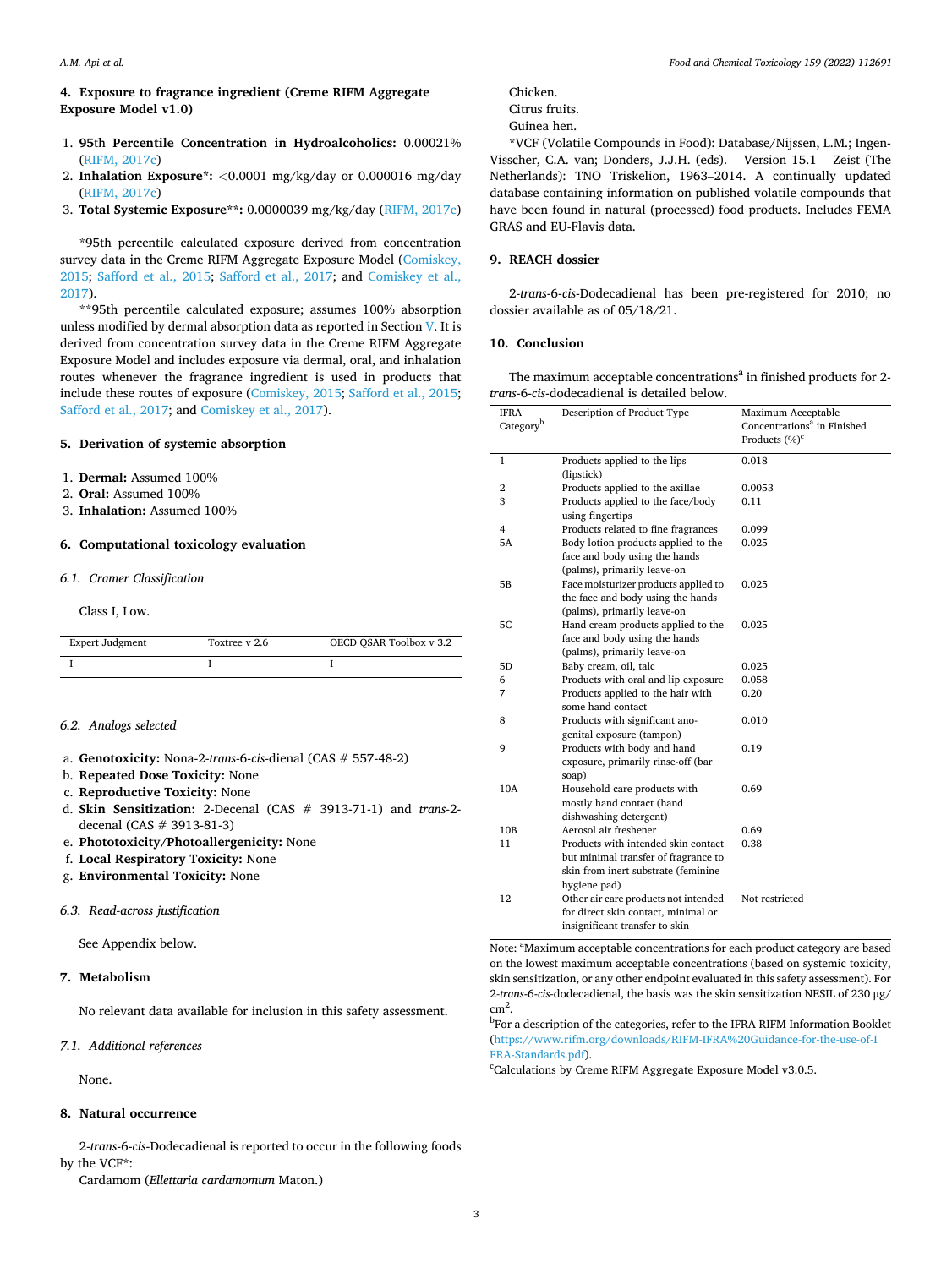#### **11. Summary**

#### *11.1. Human health endpoint summaries*

## *11.1.1. Genotoxicity*

Based on the current existing data, 2-*trans-*6-*cis-*dodecadienal does not present a concern for genotoxicity.

*11.1.1.1. Risk assessment.* There are no data assessing the mutagenic activity of 2-*trans-*6-*cis-*dodecadienal; however, read-across can be made to nona-2-*trans-*6-*cis-*dienal (CAS # 557-48-2; see Section [VI\)](#page-2-0).

The mutagenic activity of nona-2-trans-6-cis-dienal has been evaluated in a bacterial reverse mutation assay in *Salmonella typhimurium*  strain TA100 and found to be not mutagenic [\(Eder et al., 1992\)](#page-8-0), and this can be extended to 2-*trans-*6-*cis-*dodecadienal.

To further confirm the results found in the single strain Ames test, an *in vivo* comet assay was conducted in compliance with GLP regulations. The test material was administered in corn oil via oral gavage to groups of male Han Wistar rats (6/sex/dose). Doses of 175, 350, or 700 mg/kg were administered. Rats from each dose level were euthanized at the end of the study, and liver tissue was analyzed for DNA damage (tail intensity and tail moment) in the comet assay. No increases in the group mean tail intensity and tail moment values were observed when compared to the vehicle control group [\(RIFM, 2015](#page-8-0)). Under the conditions of the study, nona-2-*trans-*6-*cis-*dienal was considered to be non-mutagenic in the comet assay *in vivo*, and this can be extended to 2-*trans-*6-*cis-*dodecadienal.

There are no data assessing the clastogenic activity of 2-*trans-*6-*cis*dodecadienal; however, read-across can be made to nona-2-*trans-*6-*cis*dienal (CAS  $#$  557-48-2; see Section [VI](#page-2-0)). The clastogenic activity of nona-2-*trans-*6-*cis-*dienal was evaluated in an *in vitro* micronucleus test conducted in compliance with GLP regulations and equivalent with OECD TG 487. Human peripheral blood lymphocytes were treated with nona-2-*trans-*6-*cis-*dienal in dimethyl sulfoxide at concentrations up to 60 μg/mL in the presence and absence of metabolic activation (S9) at the 4-h and 24-h timepoints. Nona-2-*trans-*6-*cis-*dienal induced increases in binucleated cells with micronuclei when tested up to cytotoxic levels in either non-activated or S9-activated test systems at all time points ([RIFM, 2017a](#page-8-0)). Under the conditions of the study, nona-2-*trans-*6-*cis-*dienal was considered to be clastogenic in the *in vitro*  micronucleus test, and this can be extended to 2-*trans-*6-*cis-*dodecadienal.

To confirm the results of the *in vitro* micronucleus test, the clastogenic activity of nona-2-*trans-*6-*cis-*dienal was evaluated in an *in vivo*  micronucleus test conducted in compliance with GLP regulations and in accordance with OECD TG 474. The test material was administered in corn oil via oral gavage to groups of male and female Han Wistar mice (6/sex/dose). Doses of 175, 350, or 500 mg/kg were administered. Mice from each dose level were euthanized at 48 h, and the bone marrow was extracted and examined for polychromatic erythrocytes (PCEs). The test material did not induce statistically significant increases in the incidence of micronucleated PCEs in the bone marrow ([RIFM, 2015\)](#page-8-0). Under the conditions of the study, nona-2-*trans-*6-*cis-*dienal was considered to be not clastogenic in the *in vivo* micronucleus test, and this can be extended to 2-*trans-*6-*cis-*dodecadienal.

Based on the data available, nona-2-*trans-*6-*cis-*dienal does not present a concern for genotoxic potential, and this can be extended to 2 *trans-*6-*cis-*dodecadienal.

*11.1.1.2. Additional references.* [Eder et al., 1992](#page-8-0); [Eder et al., 1993](#page-8-0); [Dittberner et al., 1995; Glaab et al., 2001](#page-8-0); [Eder et al., 1994.](#page-8-0)

*11.1.1.3. Literature search and risk assessment completed on.* 04/28/21.

#### *11.1.2. Repeated dose toxicity*

There are insufficient repeated dose toxicity data on 2-*trans*-6-*cis*dodecadienal or any read-across materials. The total systemic exposure to 2-*trans*-6-*cis*-dodecadienal is below the TTC for the repeated dose toxicity endpoint of a Cramer Class I material at the current level of use.

*11.1.2.1. Risk assessment.* There are no repeated dose toxicity data on 2-*trans*-6-*cis*-dodecadienal or any read-across materials that can be used to support the repeated dose toxicity endpoint. The total systemic exposure (0.0039 μg/kg/day) is below the TTC for 2-*trans*-6-*cis*-dodecadienal (30 μg/kg bw/day; [Kroes et al., 2007\)](#page-8-0).

#### *11.1.2.2. Additional references.* None.

*11.1.2.3. Literature search and risk assessment completed on.* 04/29/21.

#### *11.1.3. Reproductive toxicity*

There are insufficient reproductive toxicity data on 2-*trans-*6-*cis*dodecadienal or any read-across materials. The total systemic exposure to 2-*trans-*6-*cis-*dodecadienal is below the TTC for the reproductive toxicity endpoint of a Cramer Class I material at the current level of use.

*11.1.3.1. Risk assessment.* There are no reproductive toxicity data on 2 *trans-*6-*cis-*dodecadienal or any read-across materials that can be used to support the reproductive toxicity endpoint. The total systemic exposure (0.0039 μg/kg/day) is below the TTC for 2-*trans-*6-*cis-*dodecadienal (30 μg/kg/day; [Kroes et al., 2007;](#page-8-0) [Laufersweiler et al., 2012\)](#page-8-0).

#### *11.1.3.2. Additional references.* None.

*11.1.3.3. Literature search and risk assessment completed on.* 05/07/21.

#### *11.1.4. Skin sensitization*

Based on the read-across materials 2-decenal (CAS # 3913-71-1) and *trans-*2-decenal (CAS # 3913-81-3), 2-*trans*-6-*cis*-dodecadienal is a skin sensitizer with a defined NESIL of 230  $\mu$ g/cm<sup>2</sup>.

*11.1.4.1. Risk assessment.* No data skin sensitization studies are available for the target material, 2-*trans*-6-*cis*-dodecadienal. Based on the read-across materials 2-decenal and *trans-*2-decenal (CAS # 3913-71-1 and CAS # 3913-81-3; see Section [VI\)](#page-2-0), the target material is considered a skin sensitizer. The chemical structure of these materials indicate that they would be expected to react with skin proteins directly ([Roberts](#page-8-0)  [et al., 2007](#page-8-0); Toxtree 3.1.0; OECD Toolbox v4.3). The read-across material, *trans-*2-decenal, was found to be positive in an *in vitro* direct peptide reactivity assay (DPRA), KeratinoSens, and U937-CD86 test ([Natsch, 2013\)](#page-8-0). In a murine local lymph node assay (LLNA), the read-across material 2-decenal was found to be sensitizing with an  $EC<sub>3</sub>$ value of 2.5% (625  $\mu$ g/cm<sup>2</sup>) [\(Roberts et al., 2007](#page-8-0); Gerberick et al., [2005\)](#page-8-0). In 2 separate human maximization tests, no reactions were observed when 2-decenal at 4% or 2760  $\mu$ g/cm<sup>2</sup> in petrolatum was used for induction and challenge ([RIFM, 1977a](#page-8-0); [RIFM, 1977b](#page-8-0)). In a Confirmation of No Induction in Humans (HRIPT), no reactions indicative of sensitization were observed when 2-decenal at 0.125% in alcohol SDA 39C (97  $\mu$ g/cm<sup>2</sup>) was used for induction and challenge [\(RIFM, 1973](#page-8-0)). The dose per unit area could not be calculated because the patch size was not specified for this study. In another CNIH conducted with 0.2% w/v (236 μg/cm2 ) *trans-*2-decenal in 1:3 ethanol:diethy phthalate, no reactions indicative of sensitization were observed in any of the 105 volunteers ([RIFM, 2017b\)](#page-8-0).

Based on weight of evidence (WoE) from structural analysis and data on the read-across materials, 2-*trans*-6-*cis*-dodecadienal is a sensitizer with a Weight of Evidence No Expected Sensitization Induction Level (WoE NESIL) of 230  $\mu$ g/cm<sup>2</sup> [\(Table 1](#page-4-0)). Section X provides the maximum acceptable concentrations in finished products, which take into account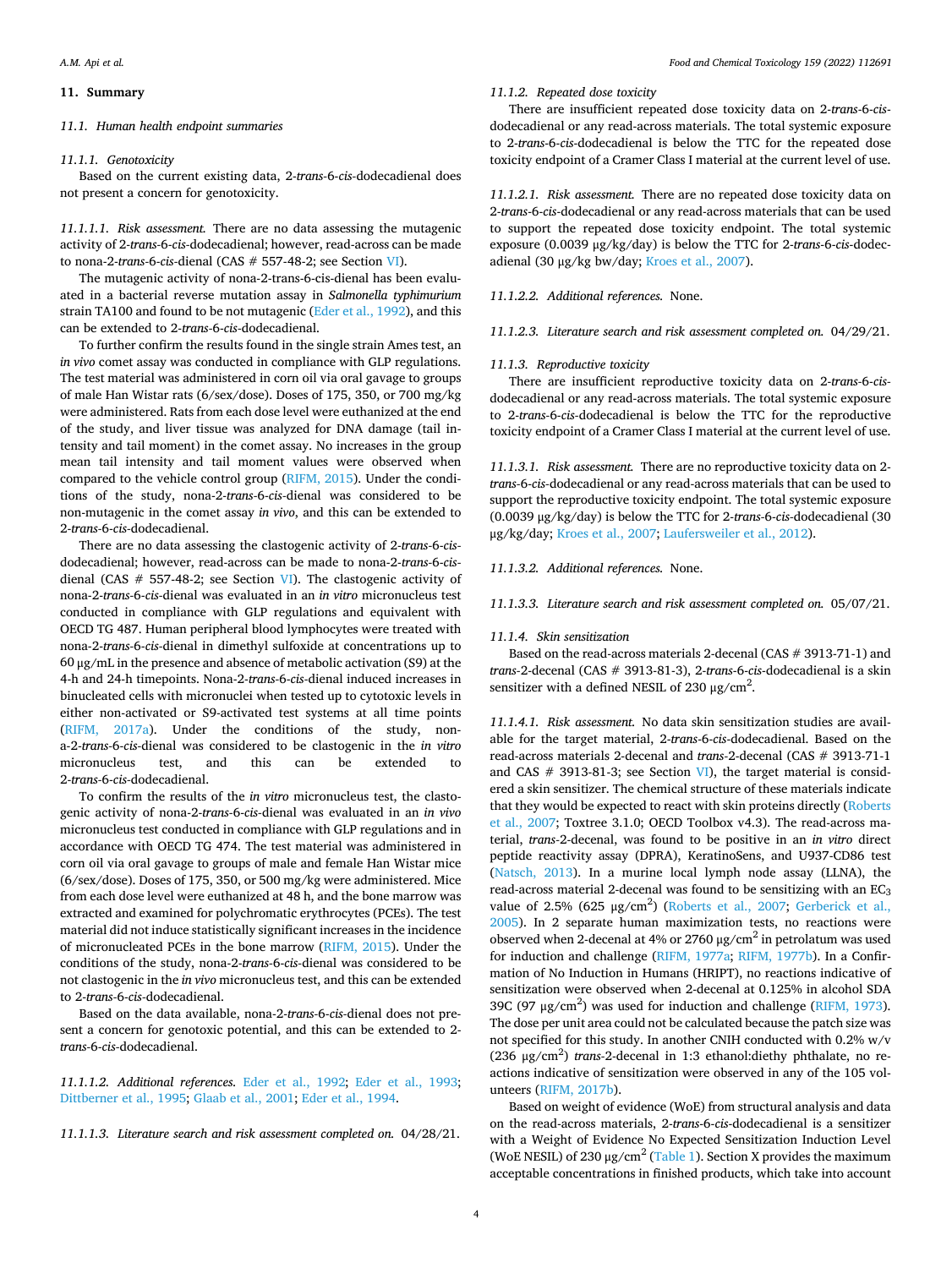#### <span id="page-4-0"></span>**Table 1**

Data Summary for 2-decenal and *trans-*2-decenal as read-across material for 2-*trans*-6-*cis*-dodecadienal.

| LLNA Weighted Mean EC3 Value µg/<br>$\text{cm}^2$ (No. Studies) | Potency Classification Based on<br>Animal Data <sup>1</sup> | Human Data                                        |                                                 |                                                |                                           |
|-----------------------------------------------------------------|-------------------------------------------------------------|---------------------------------------------------|-------------------------------------------------|------------------------------------------------|-------------------------------------------|
|                                                                 |                                                             | NOEL-HRIPT (Induction)<br>$\mu$ g/cm <sup>2</sup> | NOEL-HMT (Induction)<br>$\mu$ g/cm <sup>2</sup> | $LOEL2$ (Induction)<br>$\mu$ g/cm <sup>2</sup> | WOE NESIL $^3$<br>$\mu$ g/cm <sup>2</sup> |
| 625 [1]                                                         | Moderate                                                    | 236                                               | 2760                                            | N/A                                            | 230                                       |
|                                                                 |                                                             |                                                   |                                                 |                                                |                                           |

NOEL = No observed effect level; CNIH = Confirmation of No Induction in Humans; HMT = Human Maximization Test; LOEL = lowest observed effect level; NA = Not Available.

<sup>1</sup>Based on animal data using classification defined in ECETOC, Technical Report No. 87, 2003.<br><sup>2</sup>Data derived from CNIH or HMT

<sup>2</sup>Data derived from CNIH or HMT.<br><sup>3</sup>WoE NESIL limited to 2 significant figures.

skin sensitization and application of the Quantitative Risk Assessment (QRA2) described by Api et al. ([RIFM, 2020](#page-8-0)).

## *11.1.4.2. Additional references.* None.

*11.1.4.3. Literature search and risk assessment completed on.* 05/06/21.

#### *11.1.5. Phototoxicity/photoallergenicity*

Based on the available UV/Vis spectra, 2-*trans-*6-*cis-*dodecadienal would not be expected to present a concern for phototoxicity or photoallergenicity.

*11.1.5.1. Risk assessment.* There are no phototoxicity studies available for 2-*trans-*6-*cis-*dodecadienal in experimental models. UV/Vis absorption spectra indicate no significant absorption between 290 and 700 nm. The corresponding molar absorption coefficient is well below the benchmark of concern for phototoxicity and photoallergenicity ([Henry](#page-8-0)  [et al., 2009](#page-8-0)). Based on the lack of absorbance, 2-*trans-*6-*cis-*dodecadienal does not present a concern for phototoxicity or photoallergenicity.

*11.1.5.2. UV spectra analysis.* UV/Vis absorption spectra (OECD TG 101) were obtained. The spectra indicate no significant absorbance in the range of 290–700 nm. The molar absorption coefficient is below the benchmark of concern for phototoxic effects, 1000 L mol<sup>-1</sup> • cm<sup>-1</sup> ([Henry et al., 2009\)](#page-8-0).

## *11.1.5.3. Additional references.* None.

*11.1.5.4. Literature search and risk assessment completed on.* 04/29/21.

## *11.1.6. Local Respiratory Toxicity*

The MOE could not be calculated due to a lack of appropriate data. The exposure level for 2-*trans-*6-*cis-*dodecadienal is below the Cramer Class I TTC value for inhalation exposure local effects.

*11.1.6.1. Risk assessment.* There are no inhalation data available on 2 *trans-*6-*cis-*dodecadienal. Based on the Creme RIFM Model, the inhalation exposure is 0.000016 mg/day. This exposure is 87500 times lower than the Cramer Class I TTC value of 1.4 mg/day (based on human lung weight of 650 g; [Carthew et al., 2009\)](#page-8-0); therefore, the exposure at the current level of use is deemed safe.

*11.1.6.2. Additional references.* None.

*11.1.6.3. Literature search and risk assessment completed on.* 05/04/21.

### *11.2. Environmental endpoint summary*

#### *11.2.1. Screening-level assessment*

A screening-level risk assessment of 2-*trans-*6-*cis-*dodecadienal was performed following the RIFM Environmental Framework [\(Salvito,](#page-9-0)  [2002\)](#page-9-0), which provides 3 tiered levels of screening for aquatic risk. In Tier 1, only the material's regional VoU, its log  $K<sub>OW</sub>$ , and its molecular weight are needed to estimate a conservative risk quotient (RQ), expressed as the ratio Predicted Environmental Concentration/Predicted No Effect Concentration (PEC/PNEC). A general QSAR with a high uncertainty factor applied is used to predict fish toxicity, as discussed in [Salvito et al. \(2002\)](#page-9-0). In Tier 2, the RQ is refined by applying a lower uncertainty factor to the PNEC using the ECOSAR model ([US](#page-9-0)  [EPA, 2012b](#page-9-0)), which provides chemical class-specific ecotoxicity estimates. Finally, if necessary, Tier 3 is conducted using measured biodegradation and ecotoxicity data to refine the RQ, thus allowing for lower PNEC uncertainty factors. The data for calculating the PEC and PNEC for this safety assessment are provided in the table below. For the PEC, the range from the most recent IFRA Volume of Use Survey is reviewed. The PEC is then calculated using the actual regional tonnage, not the extremes of the range. Following the RIFM Environmental Framework, 2-*trans-*6-*cis-*dodecadienal was identified as a fragrance material with no potential to present a possible risk to the aquatic environment (i.e., its screening-level PEC/PNEC *<*1).

A screening-level hazard assessment using EPI Suite v4.11 ([US EPA,](#page-9-0)  [2012a\)](#page-9-0) did not identify 2-*trans-*6-*cis-*dodecadienal as possibly persistent or bioaccumulative based on its structure and physical–chemical properties. This screening-level hazard assessment considers the potential for a material to be persistent *and* bioaccumulative *and* toxic, or very persistent *and* very bioaccumulative as defined in the Criteria Document ([Api, 2015\)](#page-8-0). As noted in the Criteria Document, the screening criteria applied are the same as those used in the EU for REACH [\(ECHA, 2012](#page-8-0)). For persistence, if the EPI Suite model BIOWIN 3 predicts a value *<* 2.2 and either BIOWIN 2 or BIOWIN 6 predicts a value *<* 0.5, then the material is considered potentially persistent. A material would be considered potentially bioaccumulative if the EPI Suite model BCFBAF predicts a fish BCF ≥2000 L/kg. Ecotoxicity is determined in the above screening-level risk assessment. If, based on these model outputs (Step 1), additional assessment is required, a WoE-based review is then performed (Step 2). This review considers available data on the material's physical–chemical properties, environmental fate (e.g., OECD Guideline biodegradation studies or die-away studies), fish bioaccumulation, and higher-tier model outputs (e.g., US EPA's BIOWIN and BCFBAF found in EPI Suite v4.11).

## *11.2.2. Risk assessment*

Based on the current Volume of Use (2015), 2-*trans-*6-*cis-*dodecadienal presents no risk to the aquatic compartment in the screening-level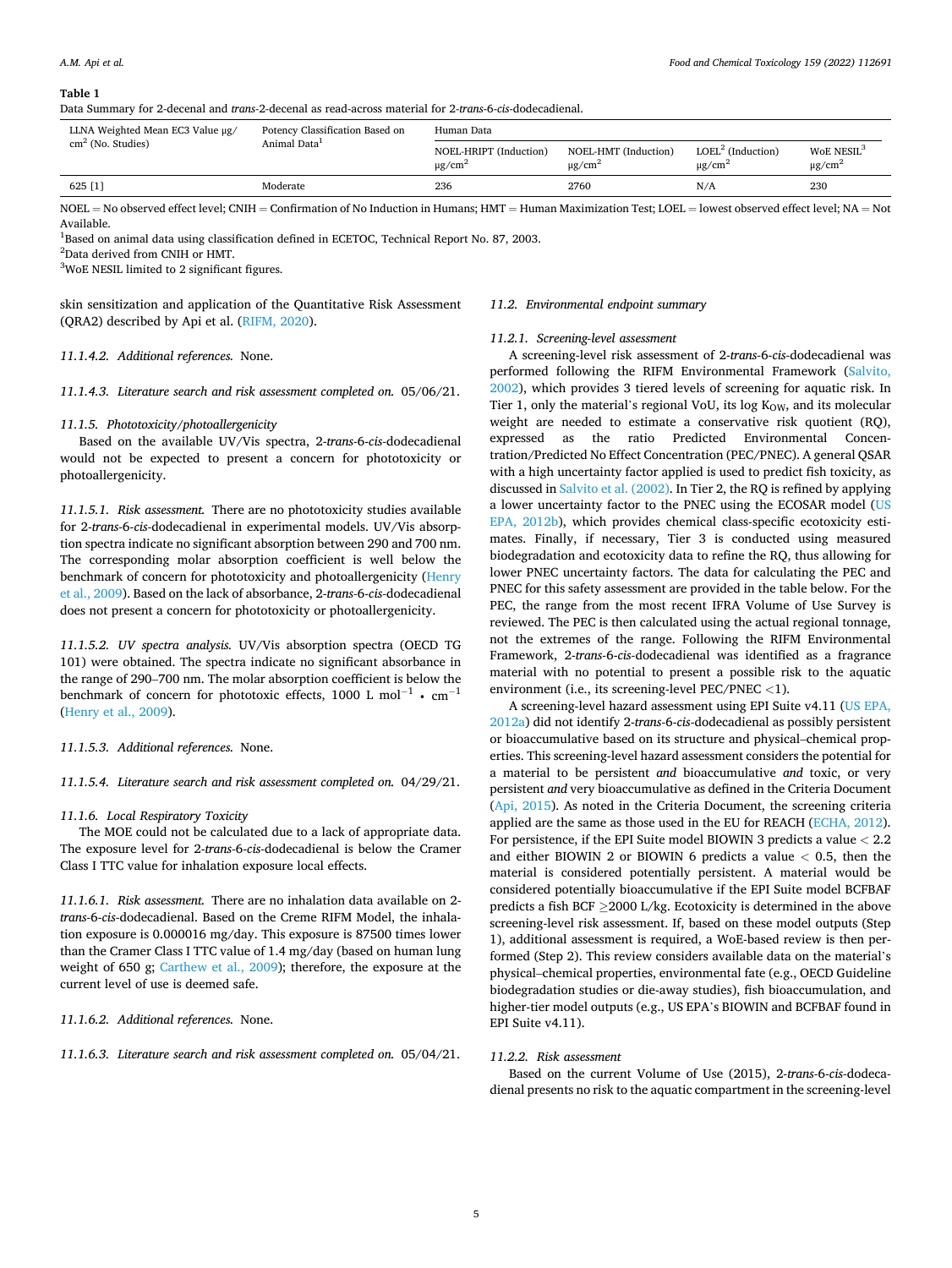#### assessment.

## *11.2.2.1. Key studies*

*11.2.2.1.1. Biodegradation.* No data available.

*11.2.2.1.2. Ecotoxicity.* No data available.

*11.2.2.1.3. Other available data.* 2-*trans-*6-*cis-*Dodecadienal has been pre-registered for REACH with no additional information available at this time.

## *11.2.3. Risk assessment refinement*

Ecotoxicological data and PNEC derivation (all endpoints reported in mg/L; PNECs in μg/L).

Endpoints used to calculate PNEC are underlined.

- **ECHA:** <https://echa.europa.eu/>
- **NTP:** <https://ntp.niehs.nih.gov/>
- **OECD Toolbox**
- **SciFinder:** [https://scifinder.cas.org/scifinder/view/scifinder/scifin](https://scifinder.cas.org/scifinder/view/scifinder/scifinderExplore.jsf)  [derExplore.jsf](https://scifinder.cas.org/scifinder/view/scifinder/scifinderExplore.jsf)
- **PubMed:** <https://www.ncbi.nlm.nih.gov/pubmed>
- **National Library of Medicine's Toxicology Information Services:**  <https://toxnet.nlm.nih.gov/>
- **IARC:** <https://monographs.iarc.fr>
- **OECD SIDS:** <https://hpvchemicals.oecd.org/ui/Default.aspx>
- **EPA ACToR:** <https://actor.epa.gov/actor/home.xhtml>
- **US EPA HPVIS:** [https://ofmpub.epa.gov/oppthpv/public\\_search.](https://ofmpub.epa.gov/oppthpv/public_search.publicdetails?submission_id=24959241&ShowComments=Yes&sqlstr=null&recordcount=0&User_title=DetailQuery%20Results&EndPointRpt=Y#submission)  [publicdetails?submission\\_id](https://ofmpub.epa.gov/oppthpv/public_search.publicdetails?submission_id=24959241&ShowComments=Yes&sqlstr=null&recordcount=0&User_title=DetailQuery%20Results&EndPointRpt=Y#submission)=24959241&ShowComments=Yes

| (Fish)<br>LC50 | EC50      | <b>EC50</b> | AF      | PNEC $(\mu g/L)$ | <b>Chemical Class</b> |
|----------------|-----------|-------------|---------|------------------|-----------------------|
| (mg/L)         | (Daphnia) | (Algae)     |         |                  |                       |
|                | (mg/L)    | (mg/L)      |         |                  |                       |
|                |           |             |         |                  |                       |
| 2.33           |           |             | 1000000 | 0.00233          |                       |
|                |           |             |         |                  |                       |
|                |           |             |         |                  |                       |

Exposure information and PEC calculation (following RIFM Environmental Framework: [Salvito et al., 2002\)](#page-9-0).

| Exposure                               | Europe (EU) | North America (NA) |
|----------------------------------------|-------------|--------------------|
| Log K <sub>OW</sub> Used               | 4.32        | 4.32               |
| <b>Biodegradation Factor Used</b>      | 0           | 0                  |
| Dilution Factor                        | 3           | 3                  |
| Regional Volume of Use Tonnage Band    | -1          | -1                 |
| <b>Risk Characterization: PEC/PNEC</b> |             |                    |

Based on available data, the RQ for this material is *<* 1. No further assessment is necessary.

The RIFM PNEC is 0.00233 μg/L. The revised PEC/PNECs for EU and NA are not applicable. The material was cleared at the screening-level; therefore, it does not present a risk to the aquatic environment at the current reported volumes of use.

*11.2.4. Literature search and risk assessment completed on*  05/05/21.

# **12. Literature search\***

• **RIFM Database:** Target, Fragrance Structure-Activity Group materials, other references, JECFA, CIR, SIDS

&sqlstr=null&recordcount=0&User\_title=[DetailQuery%20Results](https://ofmpub.epa.gov/oppthpv/public_search.publicdetails?submission_id=24959241&ShowComments=Yes&sqlstr=null&recordcount=0&User_title=DetailQuery%20Results&EndPointRpt=Y#submission) &EndPointRpt=[Y#submission](https://ofmpub.epa.gov/oppthpv/public_search.publicdetails?submission_id=24959241&ShowComments=Yes&sqlstr=null&recordcount=0&User_title=DetailQuery%20Results&EndPointRpt=Y#submission)

- **Japanese NITE:** [https://www.nite.go.jp/en/chem/chrip/chrip\\_sear](https://www.nite.go.jp/en/chem/chrip/chrip_search/systemTop)  [ch/systemTop](https://www.nite.go.jp/en/chem/chrip/chrip_search/systemTop)
- **Japan Existing Chemical Data Base (JECDB):** [http://dra4.nihs.go.](http://dra4.nihs.go.jp/mhlw_data/jsp/SearchPageENG.jsp)  [jp/mhlw\\_data/jsp/SearchPageENG.jsp](http://dra4.nihs.go.jp/mhlw_data/jsp/SearchPageENG.jsp)
- **Google:** <https://www.google.com>
- **ChemIDplus:** <https://chem.nlm.nih.gov/chemidplus/>

Search keywords: CAS number and/or material names.

\*Information sources outside of RIFM's database are noted as appropriate in the safety assessment. This is not an exhaustive list. The links listed above were active as of 05/14/21.

# **Declaration of competing interest**

The authors declare that they have no known competing financial interests or personal relationships that could have appeared to influence the work reported in this paper. We wish to confirm that there are no known conflicts of interest associated with this publication and there has been no significant financial support for this work that could have influenced its outcome. RIFM staff are employees of the Research Institute for Fragrance Materials, Inc. (RIFM). The Expert Panel receives a small honorarium for time spent reviewing the subject work.

# **Appendix A. Supplementary data**

Supplementary data to this article can be found online at [https://doi.org/10.1016/j.fct.2021.112691.](https://doi.org/10.1016/j.fct.2021.112691)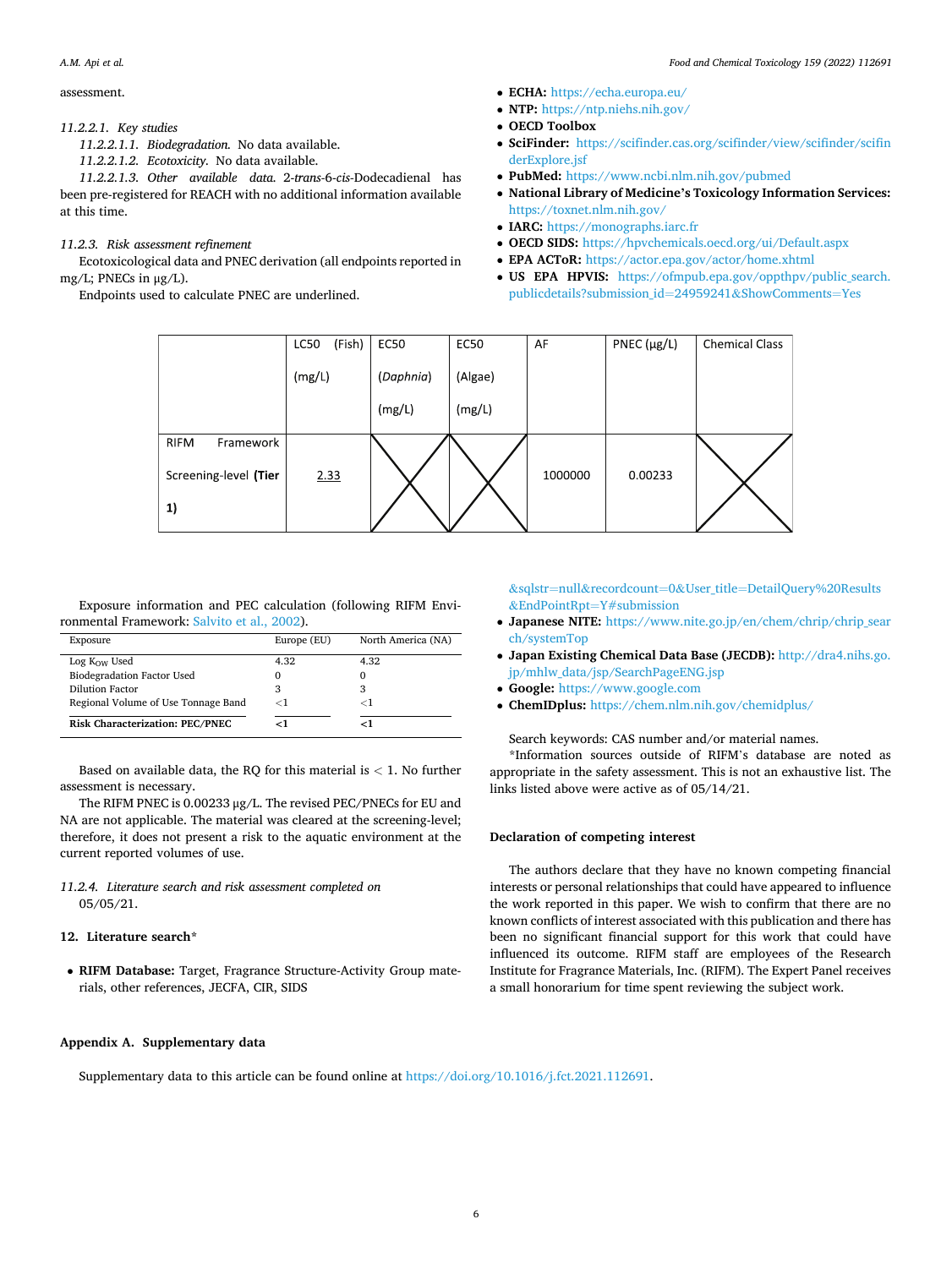# **Appendix**

## *Read-across Justification*

# *Methods*

The read-across analogs were identified following the strategy for structuring and reporting a read-across prediction of toxicity as described in [Schultz et al. \(2015\)](#page-9-0). The strategy is also consistent with the guidance provided by OECD within Integrated Approaches for Testing and Assessment ([OECD, 2015](#page-8-0)) and the European Chemicals Agency read-across assessment framework [\(ECHA, 2016\)](#page-8-0).

- First, materials were clustered based on their structural similarity. Second, data availability and data quality on the selected cluster were examined. Third, appropriate read-across analogs from the cluster were confirmed by expert judgment.
- Tanimoto structure similarity scores were calculated using FCFC4 fingerprints ([Rogers and Hahn, 2010](#page-9-0)).
- The physical–chemical properties of the target material and the read-across analogs were calculated using EPI Suite v4.11 ([US EPA, 2012a](#page-9-0)).
- J<sub>max</sub> values were calculated using RIFM's Skin Absorption Model (SAM). The parameters were calculated using the consensus model (Shen et al., [2014](#page-9-0)).
- DNA binding, mutagenicity, genotoxicity alerts, and oncologic classification predictions were generated using OECD QSAR Toolbox v4.2 [\(OECD,](#page-8-0)  [2018](#page-8-0)).
- ER binding and repeat dose categorization were generated using OECD QSAR Toolbox v4.2 [\(OECD, 2018\)](#page-8-0).
- Developmental toxicity was predicted using CAESAR v2.1.7 [\(Cassano et al., 2010](#page-8-0)).
- Protein binding was predicted using OECD QSAR Toolbox v4.2 ([OECD, 2018](#page-8-0)), and skin sensitization was predicted using Toxtree.
- The major metabolites for the target and read-across analogs were determined and evaluated using OECD QSAR Toolbox v4.2 ([OECD, 2018](#page-8-0)).

|                                                                                                                                                           | <b>Target Material</b>                                                                                                                                                                                                                                                                                                                                             | Read-across Material                                                 | Read-across Material                                                                                                                                                                                                                                                                                                                                                   |
|-----------------------------------------------------------------------------------------------------------------------------------------------------------|--------------------------------------------------------------------------------------------------------------------------------------------------------------------------------------------------------------------------------------------------------------------------------------------------------------------------------------------------------------------|----------------------------------------------------------------------|------------------------------------------------------------------------------------------------------------------------------------------------------------------------------------------------------------------------------------------------------------------------------------------------------------------------------------------------------------------------|
| <b>Principal Name</b><br>CAS No.<br><b>Structure</b>                                                                                                      | 2-trans-6-cis-Dodecadienal<br>21662-13-5                                                                                                                                                                                                                                                                                                                           | 2-Decenal (trans-2-Decenal)<br>3913-71-1 (3913-81-3)                 | Nona-2-trans-6-cis-dienal<br>557-48-2                                                                                                                                                                                                                                                                                                                                  |
| <b>Similarity (Tanimoto Score)</b><br><b>Read-across Endpoint</b><br><b>Molecular Formula</b><br><b>Molecular Weight</b><br>Melting Point (°C, EPI Suite) | $C_{12}H_{20}O$<br>180.29<br>11.83                                                                                                                                                                                                                                                                                                                                 | 0.65<br>• Skin Sensitization<br>$C_{10}H_{18}O$<br>154.25<br>$-8.92$ | 0.76<br>• Genotoxicity<br>$C_9H_{14}O$<br>138.21<br>$-20.98$                                                                                                                                                                                                                                                                                                           |
| Boiling Point (°C, EPI Suite)<br>Vapor Pressure (Pa @ 25°C,<br><b>EPI</b> Suite)                                                                          | 263.14<br>1.79                                                                                                                                                                                                                                                                                                                                                     | 230.0<br>10.43                                                       | 208.67<br>31.06                                                                                                                                                                                                                                                                                                                                                        |
| Log $K_{OW}$ (KOWWIN v1.68 in<br><b>EPI</b> Suite)                                                                                                        | 4.32                                                                                                                                                                                                                                                                                                                                                               | 3.55                                                                 | 2.84                                                                                                                                                                                                                                                                                                                                                                   |
| Water Solubility (mg/L, @<br>25°C, WSKOW v1.42 in EPI<br>Suite)                                                                                           | 11.33                                                                                                                                                                                                                                                                                                                                                              | 67.82                                                                | 318.80                                                                                                                                                                                                                                                                                                                                                                 |
| $J_{max}$ (µg/cm <sup>2</sup> /h, SAM)<br>Henry's Law (Pa $\cdot$ m <sup>3</sup> /mol,<br>Bond Method, EPI Suite)<br>Genotoxicity                         | 1.675<br>$4.82E + 001$                                                                                                                                                                                                                                                                                                                                             | 28.634<br>$3.11E + 001$                                              | 58.691<br>$2.06E + 001$                                                                                                                                                                                                                                                                                                                                                |
| DNA Binding (OASIS v1.4,<br>QSAR Toolbox v4.2)                                                                                                            | • $AN2 AN2 \gg Nucleophilic addition to$<br>$\alpha$ , $\beta$ -unsaturated carbonyl compounds<br>$AN2 \gg Nucleophilic$ addition to<br>$\alpha$ , $\beta$ -unsaturated carbonyl compounds $\gg$<br>$\alpha$ , $\beta$ -Unsaturated Aldehydes   AN2 $\gg$<br>Schiff base formation $ AN2 \gg S$ chiff base<br>formation $\gg \alpha, \beta$ -Unsaturated Aldehydes |                                                                      | • $AN2 AN2 \gg Nucleophilic$ addition to<br>$\alpha$ , $\beta$ -unsaturated carbonyl compounds   AN2<br>$\gg$ Nucleophilic addition to<br>$\alpha$ , $\beta$ -unsaturated carbonyl compounds $\gg$<br>$\alpha$ , $\beta$ -Unsaturated Aldehydes   AN2 $\gg$ Schiff<br>base formation $ AN2 \gg$ Schiff base<br>formation $\gg \alpha$ , $\beta$ -Unsaturated Aldehydes |
| DNA Binding (OECD QSAR<br>Toolbox v4.2)                                                                                                                   | • Michael addition Michael addition $\gg$<br>Polarized Alkenes-Michael addition<br>Michael addition >> Polarized Alkenes-<br>Michael addition $\gg \alpha, \beta$ - unsaturated<br>aldehydes                                                                                                                                                                       |                                                                      | • Michael addition Michael addition $\gg$<br>Polarized Alkenes-Michael addition<br>Michael addition >> Polarized Alkenes-<br>Michael addition $\gg \alpha, \beta$ - unsaturated<br>aldehydes                                                                                                                                                                           |
| Carcinogenicity (ISS)                                                                                                                                     | • α, β-unsaturated carbonyls (Genotox)<br>Structural alert for genotoxic<br>carcinogenicity                                                                                                                                                                                                                                                                        |                                                                      | • α,β-unsaturated carbonyls (Genotox)<br>Structural alert for genotoxic<br>carcinogenicity                                                                                                                                                                                                                                                                             |
| DNA Binding (Ames, MN,<br>CA, OASIS v1.1)                                                                                                                 | • No alert found                                                                                                                                                                                                                                                                                                                                                   |                                                                      | • No alert found                                                                                                                                                                                                                                                                                                                                                       |
| In Vitro Mutagenicity (Ames,<br>ISS)                                                                                                                      | $\bullet$ $\alpha$ , $\beta$ -unsaturated carbonyls                                                                                                                                                                                                                                                                                                                |                                                                      | • $\alpha$ , $\beta$ -unsaturated carbonyls                                                                                                                                                                                                                                                                                                                            |
| In Vivo Mutagenicity<br>(Micronucleus, ISS)                                                                                                               | $\bullet$ $\alpha$ , $\beta$ -unsaturated carbonyls                                                                                                                                                                                                                                                                                                                |                                                                      | • $\alpha$ , $\beta$ -unsaturated carbonyls                                                                                                                                                                                                                                                                                                                            |
| <b>Oncologic Classification</b>                                                                                                                           | • Aldehyde Type Compounds                                                                                                                                                                                                                                                                                                                                          |                                                                      | • Aldehyde Type Compounds                                                                                                                                                                                                                                                                                                                                              |
|                                                                                                                                                           |                                                                                                                                                                                                                                                                                                                                                                    |                                                                      | (continued on next page)                                                                                                                                                                                                                                                                                                                                               |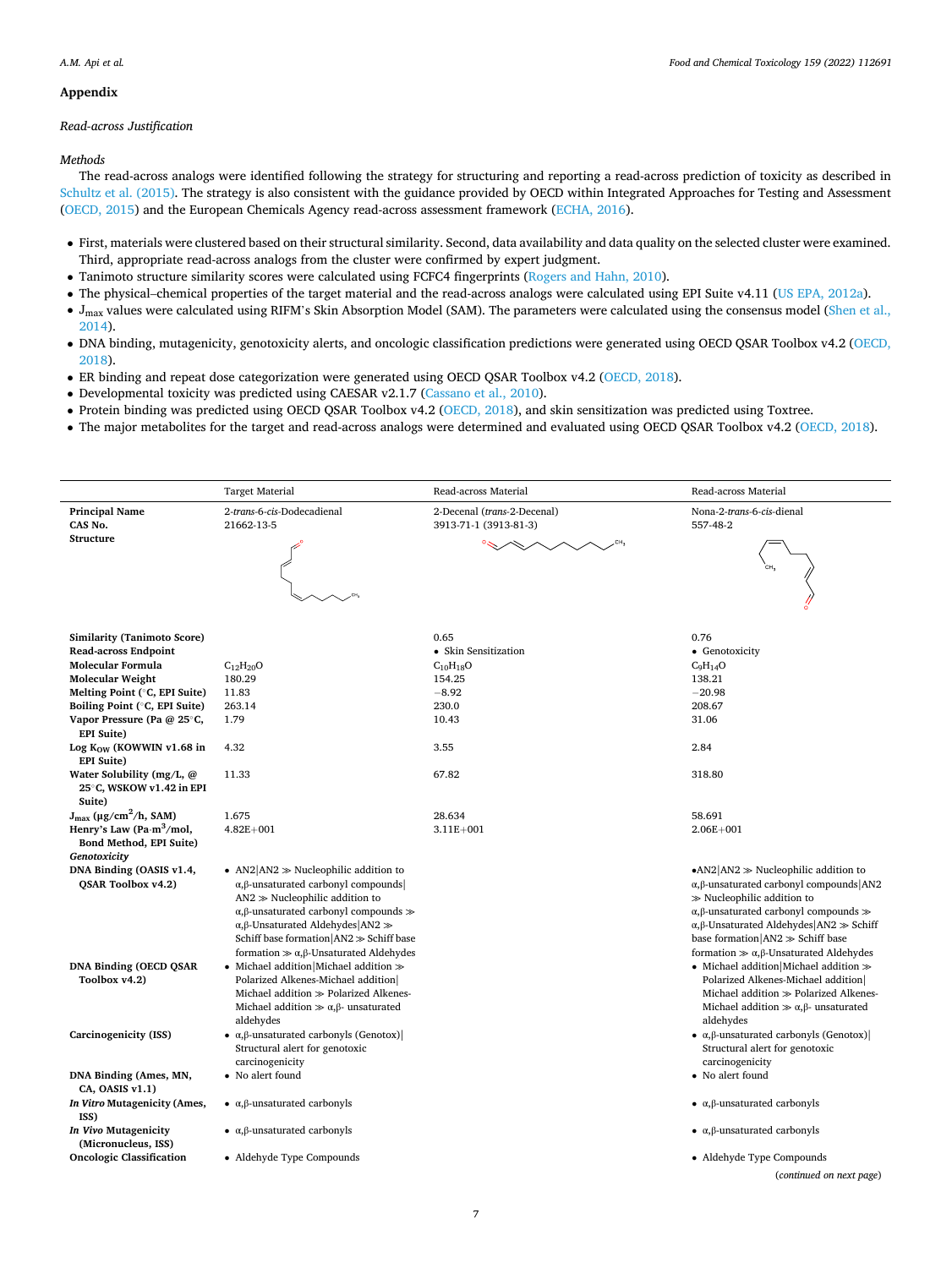(*continued* )

|                                                                                                                                   | <b>Target Material</b>                                                                                                                                                                                                                                                                                                                                                                                                                                    | Read-across Material                                                                                                                                                                                                                                                                                                                                                                                                                                   | Read-across Material    |
|-----------------------------------------------------------------------------------------------------------------------------------|-----------------------------------------------------------------------------------------------------------------------------------------------------------------------------------------------------------------------------------------------------------------------------------------------------------------------------------------------------------------------------------------------------------------------------------------------------------|--------------------------------------------------------------------------------------------------------------------------------------------------------------------------------------------------------------------------------------------------------------------------------------------------------------------------------------------------------------------------------------------------------------------------------------------------------|-------------------------|
| <b>Skin Sensitization</b><br><b>Protein Binding (OASIS</b><br>v1.1)                                                               | • Michael addition Michael addition >><br>Michael addition on $\alpha$ , $\beta$ -Unsaturated<br>carbonyl compounds Michael addition<br>$\gg$ Michael addition on $\alpha$ , $\beta$ -Unsaturated<br>carbonyl compounds $\gg \alpha$ , $\beta$ -Aldehydes<br>Schiff base formation Schiff base<br>formation >> Schiff base formation with<br>carbonyl compounds Schiff base<br>formation >> Schiff base formation with<br>carbonyl compounds >> Aldehydes | • Michael addition Michael addition >> Michael<br>addition on $\alpha$ , $\beta$ -Unsaturated carbonyl compounds<br>Michael addition >> Michael addition on<br>$\alpha$ , $\beta$ -Unsaturated carbonyl compounds $\gg$<br>$\alpha$ , $\beta$ -Aldehydes  Schiff base formation Schiff base<br>formation >> Schiff base formation with carbonyl<br>compounds Schiff base formation >> Schiff base<br>formation with carbonyl compounds $\gg$ Aldehydes |                         |
| Protein Binding (OECD)                                                                                                            | • Michael addition Michael addition >><br>Polarized Alkenes Michael addition >><br>Polarized Alkenes >> Polarized alkene -<br>aldehydes Schiff Base Formers Schiff<br>Base Formers >> Direct Acting Schiff<br>Base Formers Schiff Base Formers >><br>Direct Acting Schiff Base Formers >><br>Mono-carbonyls                                                                                                                                               | • Michael addition Michael addition >> Polarized<br>Alkenes Michael addition >> Polarized Alkenes >><br>Polarized alkene - aldehydes Schiff Base Formers<br>Schiff Base Formers >> Direct Acting Schiff Base<br>Formers Schiff Base Formers >> Direct Acting Schiff<br>Base Formers >> Mono-carbonyls                                                                                                                                                  |                         |
| <b>Protein Binding Potency</b>                                                                                                    | • Not possible to classify according to<br>these rules (GSH)                                                                                                                                                                                                                                                                                                                                                                                              | • Highly reactive (GSH) Highly reactive (GSH) $\gg$ 2-<br>Alken-1-als (MA)                                                                                                                                                                                                                                                                                                                                                                             |                         |
| <b>Protein Binding Alerts for</b><br><b>Skin Sensitization (OASIS</b><br>v1.1)                                                    | • Michael Addition Michael Addition >><br>Michael addition on $\alpha$ , $\beta$ -Unsaturated<br>carbonyl compounds Michael Addition<br>$\gg$ Michael addition on $\alpha$ , $\beta$ -Unsaturated<br>carbonyl compounds $\gg \alpha$ , $\beta$ -Aldehydes                                                                                                                                                                                                 | • Michael Addition Michael Addition >> Michael<br>addition on $\alpha$ , $\beta$ -Unsaturated carbonyl compounds<br>Michael Addition >> Michael addition on<br>$\alpha$ , $\beta$ -Unsaturated carbonyl compounds $\gg$<br>$\alpha$ , $\beta$ -Aldehydes                                                                                                                                                                                               |                         |
| <b>Skin Sensitization</b><br><b>Reactivity Domains</b><br>(Toxtree v2.6.13)<br><b>Metabolism</b>                                  | • Alert for Michael acceptor                                                                                                                                                                                                                                                                                                                                                                                                                              | • Alert for Michael acceptor                                                                                                                                                                                                                                                                                                                                                                                                                           |                         |
| <b>Rat Liver S9 Metabolism</b><br><b>Simulator and Structural</b><br><b>Alerts for Metabolites</b><br>(OECD QSAR Toolbox<br>v4.2) | See Supplemental Data 1                                                                                                                                                                                                                                                                                                                                                                                                                                   | See Supplemental Data 2 and 3                                                                                                                                                                                                                                                                                                                                                                                                                          | See Supplemental Data 4 |

## *Summary*

There are insufficient toxicity data on 2-*trans-*6-*cis-*dodecadienal (CAS # 21662-13-5). Hence, *in silico* evaluation was conducted to determine readacross analogs for this material. Based on structural similarity, reactivity, physical–chemical properties, and expert judgment, nona-2-*trans-*6-*cis*dienal (CAS # 557-48-2), 2-decenal (CAS # 3913-71-1), and *trans-*2-decenal (CAS # 3913-81-3) were identified as read-across analogs with sufficient data for toxicological evaluation.

# *Conclusions*

- 2-Decenal (CAS # 3913-71-1) and *trans-*2-decenal (CAS # 3913-81-3) were used as read-across analogs for the target material 2-*trans-*6-*cis*dodecadienal (CAS # 21662-13-5) for the skin sensitization endpoint.
	- The target material and the read-across analogs are structurally similar and belong to a class of straight chain  $\alpha, \beta$ -unsaturated aldehydes.
	- The target material and the read-across analog share an  $\alpha$ , $\beta$ -unsaturated aldehyde functionality.
	- The key difference between the target material and the read-across analog is the target material is a C12 straight chain aldehyde with 1 extra unsaturation in position 6, whereas the read-across analog is a C10 straight chain. This structural difference is toxicologically insignificant.
	- Similarity between the target material and the read-across analog is indicated by the Tanimoto score. Differences between the structures that affect the Tanimoto score are toxicologically insignificant.
	- The physical–chemical properties of the target material and the read-across analog are sufficiently similar to enable a comparison of their toxicological properties.
	- According to the OECD QSAR Toolbox v4.2, structural alerts for toxicological endpoints are consistent between the target material and the readacross analog.
	- Both the target material and the read-across analog have several skin sensitization-related alerts for Michael addition and Schiff base formation. Michael addition for α,β-unsaturated aldehydes involves the attack by a nucleophile at the β-carbon atom. A Schiff base formation mechanism has been suggested to be responsible for the protein binding ability of aldehydes. The data described in the skin sensitization section show that both target and read-across are skin sensitizers. Therefore, data are consistent with *in silico* alerts.
	- The target material and the read-across analog are expected to be metabolized similarly, as shown by the metabolism simulator.
	- The structural alerts for the endpoints evaluated are consistent between the metabolites of the read-across analog and the target material.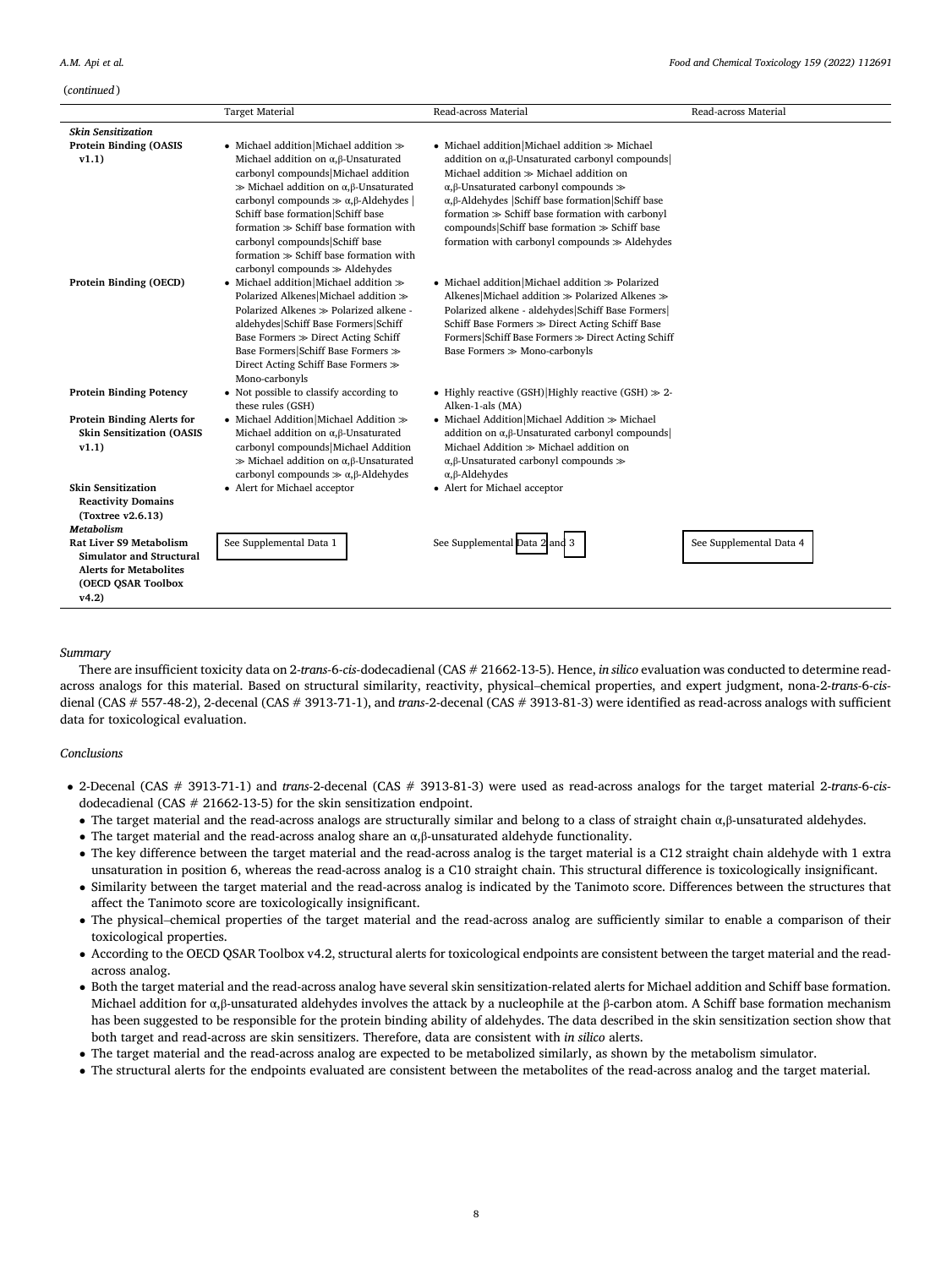- <span id="page-8-0"></span>• Nona-2-*trans-*6-*cis-*dienal (CAS # 557-48-2) was used as read-across analogs for the target material 2-*trans-*6-*cis-*dodecadienal (CAS # 21662-13-5) for the genotoxicity endpoint.
	- The target material and the read-across analogs are structurally similar and belong to a class of straight chain  $\alpha, \beta$ -unsaturated aldehydes.
	- The target material and the read-across analog share an  $\alpha, \beta$ -unsaturated aldehyde functionality and a double bond in position 6.
	- The key difference between the target material and the read-across analog is the target material is a C12 straight chain aldehyde, whereas the read-across analog is a C9 straight chain aldehyde. This structural difference is toxicologically insignificant.
	- Similarity between the target material and the read-across analog is indicated by the Tanimoto score. Differences between the structures that affect the Tanimoto score are toxicologically insignificant.
	- The physical–chemical properties of the target material and the read-across analog are sufficiently similar to enable a comparison of their toxicological properties.
	- According to the OECD QSAR Toolbox v4.2, structural alerts for toxicological endpoints are consistent between the target material and the readacross analog.
	- Both the target material and the read-across analog have several skin sensitization-related alerts for Michael addition and Schiff base formation typical for α,β-unsaturated aldehydes. An initial Michael addition mechanism has been suggested to be primarily responsible for the ability of α,β-unsaturated aldehydes to alkylate DNA. A subsequent Schiff base reaction at the carbonyl can result in cross-linked DNA adducts. Additionally, compounds with an α,β-unsaturated carbonyl are bis-electrophile reactive molecules that may interact with electron-rich biological macromolecules. Because of conjugation with the carbonyl group, the β-carbon is positively polarized and becomes the preferred site of nucleophilic attack, as in a classic Michael type addition. In spite of a common structural feature, α,β-unsaturated carbonyl compounds can undergo different interactions with DNA, which lead to different genotoxic and mutagenic responses. The following genotoxic mechanisms are conceivable: formation of cyclic adducts, frameshift interaction, strand breaks, and crosslinking. In addition to direct interactions, other metabolic activations are conceivable, such as metabolic epoxidation and formation of radicals. The predominant interaction of α,β-unsaturated carbonyl compounds with DNA components is the formation of cyclic 1,N2-deoxyguanosine adducts. This reaction occurs through an initial Michael addition to the exocyclic nitrogen of deoxyguanosine (dG), followed by ring closure and formation of the 8-hydroxypropano adduct. Further reactions are also possible, including the formation of cross-links with proteins and nucleic acids. The data for the read-across analog confirm that the material does not pose a concern for genotoxicity. Therefore, the predictions are superseded by the data.
	- The target material and the read-across analog are expected to be metabolized similarly, as shown by the metabolism simulator.
	- The structural alerts for the endpoints evaluated are consistent between the metabolites of the read-across analog and the target material.

# **References**

- [Api, A.M., Belsito, D., Bruze, M., Cadby, P., Calow, P., Dagli, M.L., Dekant, W., Ellis, G.,](http://refhub.elsevier.com/S0278-6915(21)00724-9/sref1)  [Fryer, A.D., Fukayama, M., Griem, P., Hickey, C., Kromidas, L., Lalko, J.F.,](http://refhub.elsevier.com/S0278-6915(21)00724-9/sref1)  [Liebler, D.C., Miyachi, Y., Politano, V.T., Renskers, K., Ritacco, G., Salvito, D.,](http://refhub.elsevier.com/S0278-6915(21)00724-9/sref1)  [Schultz, T.W., Sipes, I.G., Smith, B., Vitale, D., Wilcox, D.K., 2015. Criteria for the](http://refhub.elsevier.com/S0278-6915(21)00724-9/sref1)  [Research Institute for fragrance materials, Inc. \(RIFM\) safety evaluation process for](http://refhub.elsevier.com/S0278-6915(21)00724-9/sref1)  [fragrance ingredients. Food Chem. Toxicol. 82, S1](http://refhub.elsevier.com/S0278-6915(21)00724-9/sref1)–S19.
- [Carthew, P., Clapp, C., Gutsell, S., 2009. Exposure based waiving: the application of the](http://refhub.elsevier.com/S0278-6915(21)00724-9/sref2)  [toxicological threshold of concern \(TTC\) to inhalation exposure for aerosol](http://refhub.elsevier.com/S0278-6915(21)00724-9/sref2) [ingredients in consumer products. Food Chem. Toxicol. 47 \(6\), 1287](http://refhub.elsevier.com/S0278-6915(21)00724-9/sref2)–1295.
- [Cassano, A., Manganaro, A., Martin, T., Young, D., Piclin, N., Pintore, M., Bigoni, D.,](http://refhub.elsevier.com/S0278-6915(21)00724-9/sref3) [Benfenati, E., 2010. CAESAR models for developmental toxicity. Chem. Cent. J. \(4](http://refhub.elsevier.com/S0278-6915(21)00724-9/sref3)  [Suppl. 1\), S4](http://refhub.elsevier.com/S0278-6915(21)00724-9/sref3).
- [Comiskey, D., Api, A.M., Barratt, C., Daly, E.J., Ellis, G., McNamara, C., O](http://refhub.elsevier.com/S0278-6915(21)00724-9/sref4)'Mahony, C., [Robison, S.H., Safford, B., Smith, B., Tozer, S., 2015. Novel database for exposure to](http://refhub.elsevier.com/S0278-6915(21)00724-9/sref4)  [fragrance ingredients in cosmetics and personal care products. Regul. Toxicol.](http://refhub.elsevier.com/S0278-6915(21)00724-9/sref4) [Pharmacol. 72 \(3\), 660](http://refhub.elsevier.com/S0278-6915(21)00724-9/sref4)–672.
- [Comiskey, D., Api, A.M., Barrett, C., Ellis, G., McNamara, C., O](http://refhub.elsevier.com/S0278-6915(21)00724-9/sref5)'Mahony, C., Robison, S. [H., Rose, J., Safford, B., Smith, B., Tozer, S., 2017. Integrating habits and practices](http://refhub.elsevier.com/S0278-6915(21)00724-9/sref5)  [data for soaps, cosmetics and air care products into an existing aggregate exposure](http://refhub.elsevier.com/S0278-6915(21)00724-9/sref5)  [model. Regul. Toxicol. Pharmacol. 88, 144](http://refhub.elsevier.com/S0278-6915(21)00724-9/sref5)–156.
- [Dittberner, U., Eisenbrand, G., Zankl, H., 1995. Genotoxic effects of the alpha,beta](http://refhub.elsevier.com/S0278-6915(21)00724-9/sref6)[unsaturated aldehydes 2-trans-butenal, 2-trans-hexenal and 2-trans, 6-cis](http://refhub.elsevier.com/S0278-6915(21)00724-9/sref6)[nonadienal. Mutat. Res. Environ. Mutagen Relat. Subj. 335 \(3\), 259](http://refhub.elsevier.com/S0278-6915(21)00724-9/sref6)–265.
- ECHA, 2012. Guidance on Information Requirements and Chemical Safety Assessment Chapter R.11: PBT Assessment, November 2012 v1.1. [http://echa.europa.eu/.](http://echa.europa.eu/)
- ECHA, 2016. Read-across Assessment Framework (RAAF). Retrieved from. [www.echa.eu](http://www.echa.europa.eu/documents/10162/13628/raaf_en.pdf)  [ropa.eu/documents/10162/13628/raaf\\_en.pdf.](http://www.echa.europa.eu/documents/10162/13628/raaf_en.pdf)
- [Eder, E., Deininger, C., Neudecker, T., Deininger, D., 1992. Mutagenicity of beta-alkyl](http://refhub.elsevier.com/S0278-6915(21)00724-9/sref9) [substituted acrolein congeners in the Salmonella typhimurium strain TA100 and](http://refhub.elsevier.com/S0278-6915(21)00724-9/sref9)  [genotoxicity testing in the SOS chromotest. Environ. Mol. Mutagen. 19, 338](http://refhub.elsevier.com/S0278-6915(21)00724-9/sref9)–345.
- [Eder, E., Hoffman, C., Deininger, C., Scheckenbach, S., 1994. Risk assessment for](http://refhub.elsevier.com/S0278-6915(21)00724-9/sref10) [mutagenic and carcinogenic activities of alpha, beta-unsaturated carbonyl](http://refhub.elsevier.com/S0278-6915(21)00724-9/sref10)  [compounds by a screening based on structure activity relationships. Toxicol. Vitro 8](http://refhub.elsevier.com/S0278-6915(21)00724-9/sref10)  [\(4\), 707](http://refhub.elsevier.com/S0278-6915(21)00724-9/sref10)–710.
- [Eder, E., Scheckenbach, S., Deininger, C., Hoffman, C., 1993. The possible role of alpha,](http://refhub.elsevier.com/S0278-6915(21)00724-9/sref11)  [beta-unsaturated carbonyl compounds in mutagenesis and carcinogenesis. Toxicol.](http://refhub.elsevier.com/S0278-6915(21)00724-9/sref11)  [Lett. 67 \(1](http://refhub.elsevier.com/S0278-6915(21)00724-9/sref11)–3), 87–103.
- [Gerberick, G.F., Ryan, C.A., Kern, P.S., Schlatter, H., Dearman, R.J., Kimber, I.,](http://refhub.elsevier.com/S0278-6915(21)00724-9/sref12)  [Patlewicz, G.Y., Basketter, D.A., 2005. Compilation of historical local lymph node](http://refhub.elsevier.com/S0278-6915(21)00724-9/sref12) [data for evaluation of skin sensitization alternative methods. Dermatitis 16 \(4\),](http://refhub.elsevier.com/S0278-6915(21)00724-9/sref12) 157–[202](http://refhub.elsevier.com/S0278-6915(21)00724-9/sref12).
- [Glaab, V., Collins, A.R., Eisenbrand, G., Janowski, C., 2001. DNA-damaging potential and](http://refhub.elsevier.com/S0278-6915(21)00724-9/sref13)  [glutathione depletion of 2-cyclohexene-1-one in mammalian cells, compared to food](http://refhub.elsevier.com/S0278-6915(21)00724-9/sref13)  [relevant 2-alkenals. Mutat. Res. Genet. Toxicol. Environ. Mutagen 497 \(1](http://refhub.elsevier.com/S0278-6915(21)00724-9/sref13)–2), 185–[197](http://refhub.elsevier.com/S0278-6915(21)00724-9/sref13).

[Henry, B., Foti, C., Alsante, K., 2009. Can light absorption and photostability data be](http://refhub.elsevier.com/S0278-6915(21)00724-9/sref14)  [used to assess the photosafety risks in patients for a new drug molecule?](http://refhub.elsevier.com/S0278-6915(21)00724-9/sref14) [J. Photochem. Photobiol. B Biol. 96 \(1\), 57](http://refhub.elsevier.com/S0278-6915(21)00724-9/sref14)–62.

[IFRA \(International Fragrance Association\), 2015. Volume of Use Survey, February 2015.](http://refhub.elsevier.com/S0278-6915(21)00724-9/sref15) [Kroes, R., Renwick, A.G., Feron, V., Galli, C.L., Gibney, M., Greim, H., Guy, R.H.,](http://refhub.elsevier.com/S0278-6915(21)00724-9/sref16)

- [Lhuguenot, J.C., van de Sandt, J.J.M., 2007. Application of the threshold of](http://refhub.elsevier.com/S0278-6915(21)00724-9/sref16) [toxicological concern \(TTC\) to the safety evaluation of cosmetic ingredients. Food](http://refhub.elsevier.com/S0278-6915(21)00724-9/sref16)  [Chem. Toxicol. 45 \(12\), 2533](http://refhub.elsevier.com/S0278-6915(21)00724-9/sref16)–2562.
- [Laufersweiler, M.C., Gadagbui, B., Baskerville-Abraham, I.M., Maier, A., Willis, A., et al.,](http://refhub.elsevier.com/S0278-6915(21)00724-9/sref17)  [2012. Correlation of chemical structure with reproductive and developmental](http://refhub.elsevier.com/S0278-6915(21)00724-9/sref17) [toxicity as it relates to the use of the threshold of toxicological concern. Regul.](http://refhub.elsevier.com/S0278-6915(21)00724-9/sref17) [Toxicol. Pharmacol. 62 \(1\), 160](http://refhub.elsevier.com/S0278-6915(21)00724-9/sref17)–182.
- Na, M., Ritacco, G., O'Brien, D., Lavelle, M., Api, A., Basketter, D., 2020. Fragrance skin sensitization evaluation and human testing. Dermatitis. [https://doi.org/10.1097/](https://doi.org/10.1097/DER.0000000000000684)  [DER.0000000000000684](https://doi.org/10.1097/DER.0000000000000684). November 16, 2020. Volume Publish Ahead of Print Issue.
- [Natsch, A., Ryan, C.A., Foertsch, L., Emter, R., Jaworska, J., Gerberick, F., Kern, P., 2013.](http://refhub.elsevier.com/S0278-6915(21)00724-9/sref19)  [A dataset on 145 chemicals tested in alternative assays for skin sensitization](http://refhub.elsevier.com/S0278-6915(21)00724-9/sref19)  [undergoing prevalidation. J. Appl. Toxicol. 33 \(11\), 1337](http://refhub.elsevier.com/S0278-6915(21)00724-9/sref19)–1352.
- OECD, 2015. *Guidance Document on the Reporting of Integrated Approaches to Testing and Assessment (IATA).* ENV/JM/HA, p. 7, 2015.<http://www.oecd.org/>.
- OECD, 2018. The OECD QSAR Toolbox, v3.2–4.2. [http://www.qsartoolbox.org/.](http://www.qsartoolbox.org/) [RIFM \(Research Institute for Fragrance Materials, Inc.\), 1973. Repeated Insult Patch Test](http://refhub.elsevier.com/S0278-6915(21)00724-9/sref22)
- with 2-decenal. Unpublished Report from International Flavors and Fragrances [RIFM Report Number 50625. RIFM, Woodcliff Lake, NJ, USA](http://refhub.elsevier.com/S0278-6915(21)00724-9/sref22).
- [RIFM \(Research Institute for Fragrance Materials, Inc.\), 1977a. Report on Human](http://refhub.elsevier.com/S0278-6915(21)00724-9/sref23) [Maximization Studies. Report to RIFM. RIFM Report Number 1702. RIFM, Woodcliff](http://refhub.elsevier.com/S0278-6915(21)00724-9/sref23)  [Lake, NJ, USA](http://refhub.elsevier.com/S0278-6915(21)00724-9/sref23).
- [RIFM \(Research Institute for Fragrance Materials, Inc.\), 1977b. Human Maximization](http://refhub.elsevier.com/S0278-6915(21)00724-9/sref24)  [Studies. Report to RIFM. RIFM Report Number 1979. RIFM, Woodcliff Lake, NJ,](http://refhub.elsevier.com/S0278-6915(21)00724-9/sref24)  [USA.](http://refhub.elsevier.com/S0278-6915(21)00724-9/sref24)
- [RIFM \(Research Institute for Fragrance Materials, Inc.\), 2015. Nona-2-trans-6-cis-dienal](http://refhub.elsevier.com/S0278-6915(21)00724-9/sref25)  [\(Nonadienal Trans, Cis-2,6\): Rat Micronucleus and Alkaline Comet Assay.](http://refhub.elsevier.com/S0278-6915(21)00724-9/sref25)  [Unpublished report from Beevers, C. RIFM report number 73536. RIFM, Woodcliff](http://refhub.elsevier.com/S0278-6915(21)00724-9/sref25) [Lake, NJ, USA](http://refhub.elsevier.com/S0278-6915(21)00724-9/sref25).
- [RIFM \(Research Institute for Fragrance Materials, Inc.\), 2017a. Nona-2-](http://refhub.elsevier.com/S0278-6915(21)00724-9/sref26)*trans*-6-cis-dienal: [Micronucleus Test in Human Lymphocytes in Vitro. RIFM Report Number 72917.](http://refhub.elsevier.com/S0278-6915(21)00724-9/sref26)  [RIFM, Woodcliff Lake, NJ, USA](http://refhub.elsevier.com/S0278-6915(21)00724-9/sref26).
- [RIFM \(Research Institute for Fragrance Materials, Inc.\), 2017b. RIFM Report Number](http://refhub.elsevier.com/S0278-6915(21)00724-9/sref27)  72571. In: *trans*[-2-Decenal: Repeated Insult Patch Test. RIFM, Woodcliff Lake, NJ,](http://refhub.elsevier.com/S0278-6915(21)00724-9/sref27) [USA.](http://refhub.elsevier.com/S0278-6915(21)00724-9/sref27)
- [RIFM \(Research Institute for Fragrance Materials, Inc.\), 2017c. Exposure Survey 17,](http://refhub.elsevier.com/S0278-6915(21)00724-9/sref28) [August 2017.](http://refhub.elsevier.com/S0278-6915(21)00724-9/sref28)
- [RIFM \(Research Institute for Fragrance Materials, Inc.\), 2020. Updating Exposure](http://refhub.elsevier.com/S0278-6915(21)00724-9/sref29)  [Assessment for Skin Sensitization Quantitative Risk Assessment for Fragrance](http://refhub.elsevier.com/S0278-6915(21)00724-9/sref29) [Materials. RIFM Report Number 76775. RIFM, Woodcliff Lake, NJ, USA.](http://refhub.elsevier.com/S0278-6915(21)00724-9/sref29)
- [Roberts, D.W., Patlewicz, G., Kern, P.S., Gerberick, F., Kimber, I., Dearman, R.J., Ryan, C.](http://refhub.elsevier.com/S0278-6915(21)00724-9/sref30)  [A., Basketter, D.A., Aptula, A.O., 2007. Mechanistic applicability domain](http://refhub.elsevier.com/S0278-6915(21)00724-9/sref30)